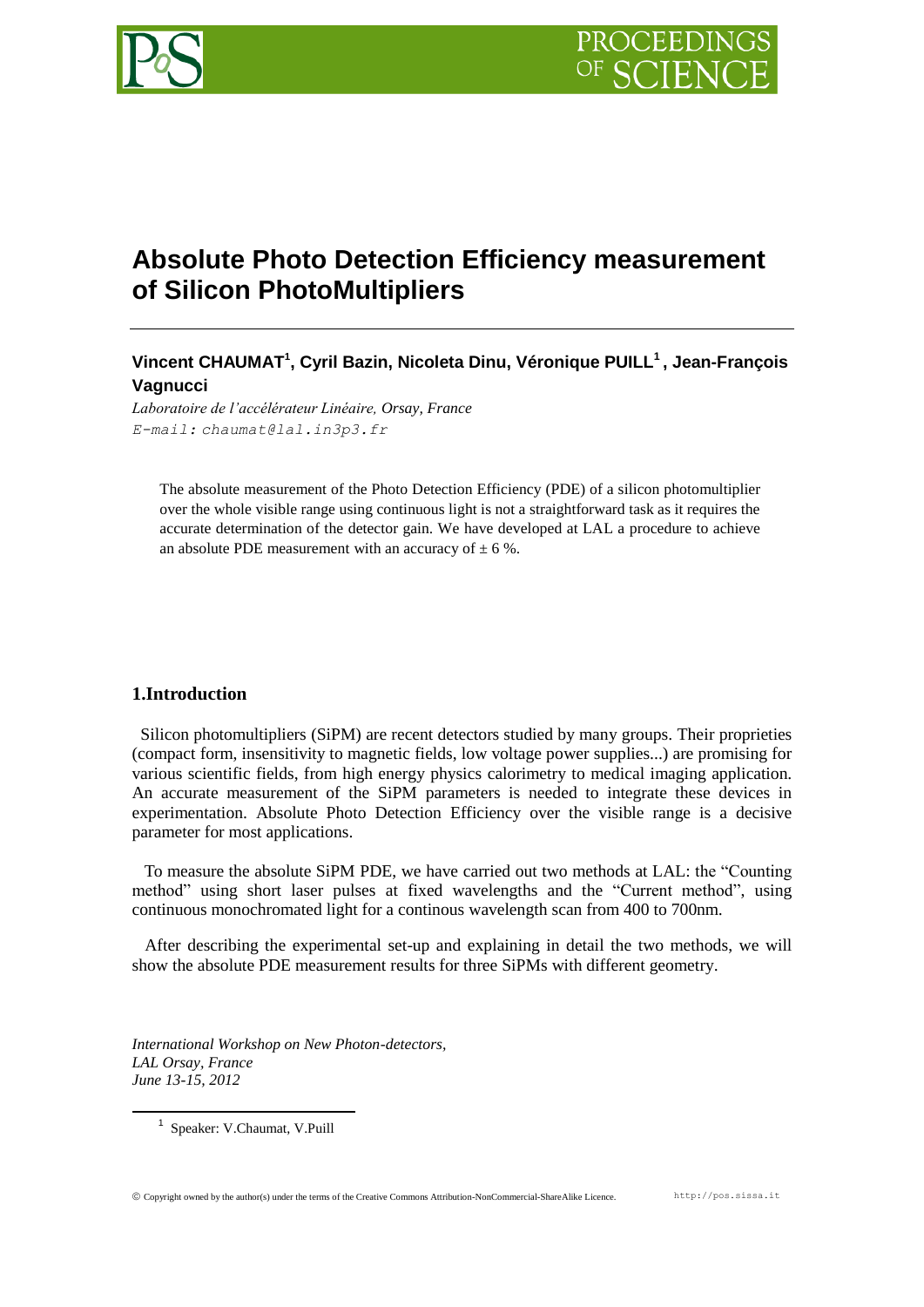

# **2. Experimental**

# **2.1 Description of the tested devices and experimental set-up**

 The SiPMs studied are MPPCs (S10362-11) from HAMAMATSU Photonics with 1 mm² of active area. Measurements were performed in order to determine the working range of each SiPM: its breakdown voltage ( $V_{BD}$ ), single pixel avalanche gain, dark count rate (DCR) and recovery time were measured. For more details about the employed set-up and the theory regarding measurements, refer to [1]. Breakdown voltage at 20°C for MPPCs of 25 µm, 50 µm and 100 µm of pixel size were measured at 69.9 V, 68.3 V and 68.7 V respectively.

 Fig.1 presents the experimental set-up used for the PDE measurements. It is composed of a dark box of 1 m<sup>3</sup> that assures a high temperature stability (20 $\pm$  0.1 °C).

The test bench was equipped with several light sources:

- a continuous source: a halogen lamp (100 W) followed by an ORIEL grating monochromator (350-800nm) with a wavelength accuracy of 2 nm.
- 3 pulsed Pilas laser diodes (405, 467 and 635 nm) driven at a repetition rate of 500 kHz with <sup>1</sup> Chaumat,Puill.spectral width below 3 nm and pulse timing width below 50 ps.

The incident flux is measured with a reference PMT (see 2.2) for continuous and pulsed light configurations. The light intensity is set by neutral density filters inside a motorized wheel.

The readout electronics consist of a 500 MHz MITEQ voltage amplifier (gain = 350, 50 $\Omega$ ). A SMA cable sends the signal to a Wavepro 750ZI LeCroy digital oscilloscope (40 GSamples/s, 4GHz of analog bandwidth). Polarization and current measurement of the SiPM are done by the Keithley source meter (2612).



 *Fig 1: experimental setup for the SiPM PDE measurement*

# **2.2 Test-bench calibration**

 We monitored the temperature with six Pt100 probes installed inside the dark box and readout by a Keithley acquisition unit and a thermo regulator (water chiller). A 20  $\pm$ 0.1°C regulation is achieved. The light sources are placed at a stabilized temperature of 22  $^{\circ}C \pm 1$   $^{\circ}C$ .

 Three reference photodetectors have been used to calibrate the light incident flux: 2 PIN Photodiodes (HAMAMATSU-S3590-18 and a Gamma Scientific-UDT 221) and a photomultiplier (PMT) (HAMAMATSU-R7400U-01). They are fixed on a rigid support on 3 axes translation stages, allowing movement in front of the light spot with an accuracy of 0.1 mm. The relative position between all the detectors is checked with a focusing CCD camera with an accuracy of 0.2 mm. The beam light is spreaded with lenses to achieve a 10 mm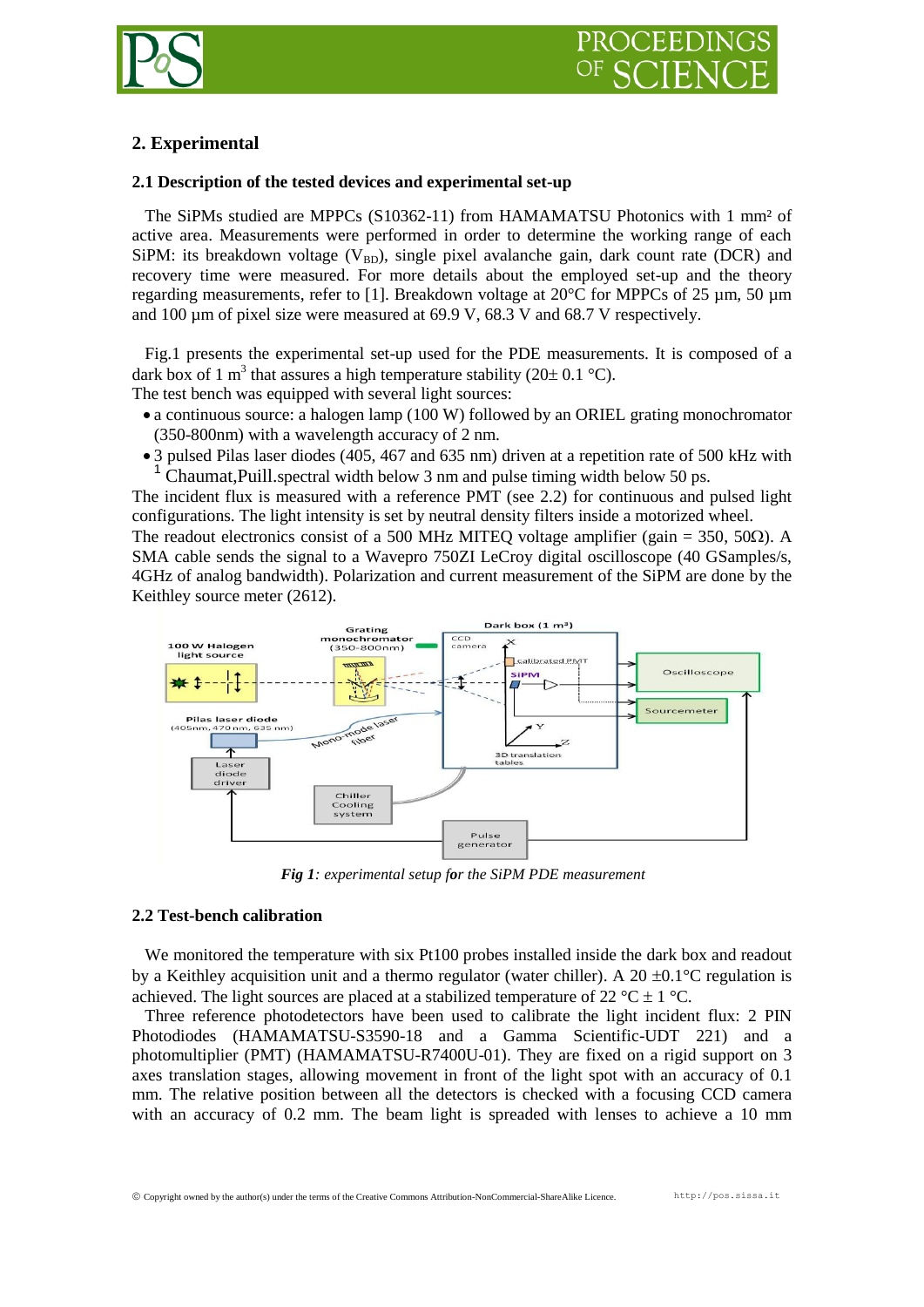



diameter surface whose homegeneity has been controlled with the PMT (with a 1mm² pin hole) to 2%.These precisions allow placement errors to be negleted. Although the PMT was supplied with a quantum efficiency curve, we had to correct these data to obtain a good agreement (5%) with the 2 PIN photodiodes. Once this correction has been made, the PMT is used as a unique reference detector.

The incident flux on the detector is defined as:

$$
Flux_{incident}(ph/mm^2/s) = \frac{I_{PMT} \times \lambda \times q_e}{h \times c \times Rs_{PMT} \times G_{PMT} \times S_{PMT}}
$$
(Eq1)

where  $q_e$  is the electron charge (C),  $I_{PMT}$  the photo generated current (A),  $R_{PMT}$  the PMT anode sensibility (A/W),  $G_{PMT}$  its gain and  $S_{PMT}$  its illuminated surface (mm<sup>2</sup>).

 The main errors on the incident flux determination come from the errors on the illuminated surface (3% over 38.3mm<sup>2</sup>) and on the product of the gain by the sensitivity of the PMT (5%). After a one hour warming, the PMT current is measured with a Keithley source meter (2612) with around 1% accuracy (few nA over hundreds nA). The incident flux on the SiPM is then known with an accuracy of 6 %.

# **2.3 PDE measurement methods**

The SiPM PDE [Eq2] is defined as the ratio of the number of converted photons ( $N<sub>photoe</sub>$ ) to the incident number of photons  $(N_{\text{photon}})$ , it takes into account the quantum efficiency and the fill factor of the SiPM:

$$
PDE(\%) = 100 \times \frac{N_{photo\bar{e}}}{Flux_{Incident}} \quad (Eq2)
$$

Flux<sub>incident</sub> is evaluated by the calibrated PMT whereas  $N_{photoe}$  is evaluated either by the "Counting Method", or by the "Current Method".

# **2.3.1 The "Counting Method"**

 The pulse coming from the Pilas laser diodes is short enough (50 ps) to be considered as a Dirac pulse. For low Flux<sub>incident</sub>, below 5 photons per pulse, the obtained photoelectron distribution follows the Poisson probability (Fig. 2). Therefore the number of photoelectrons produced in the SiPM is defined as:

$$
N_{\rho h \circ \theta e} = -\ln((P0))
$$
 (Eq3)

where  $P(0)$  is the probability of non converted events that are counted over 40000 events.



F*ig 2 : oscilloscope view of the SiPM answer to short light pulses with few photons*

The major error of the PDE measurement with this method comes from the measurement of the incident number of photons which had been estimated at 6%.

Copyright owned by the author(s) under the terms of the Creative Commons Attribution-NonCommercial-ShareAlike Licence. http://pos.sissa.it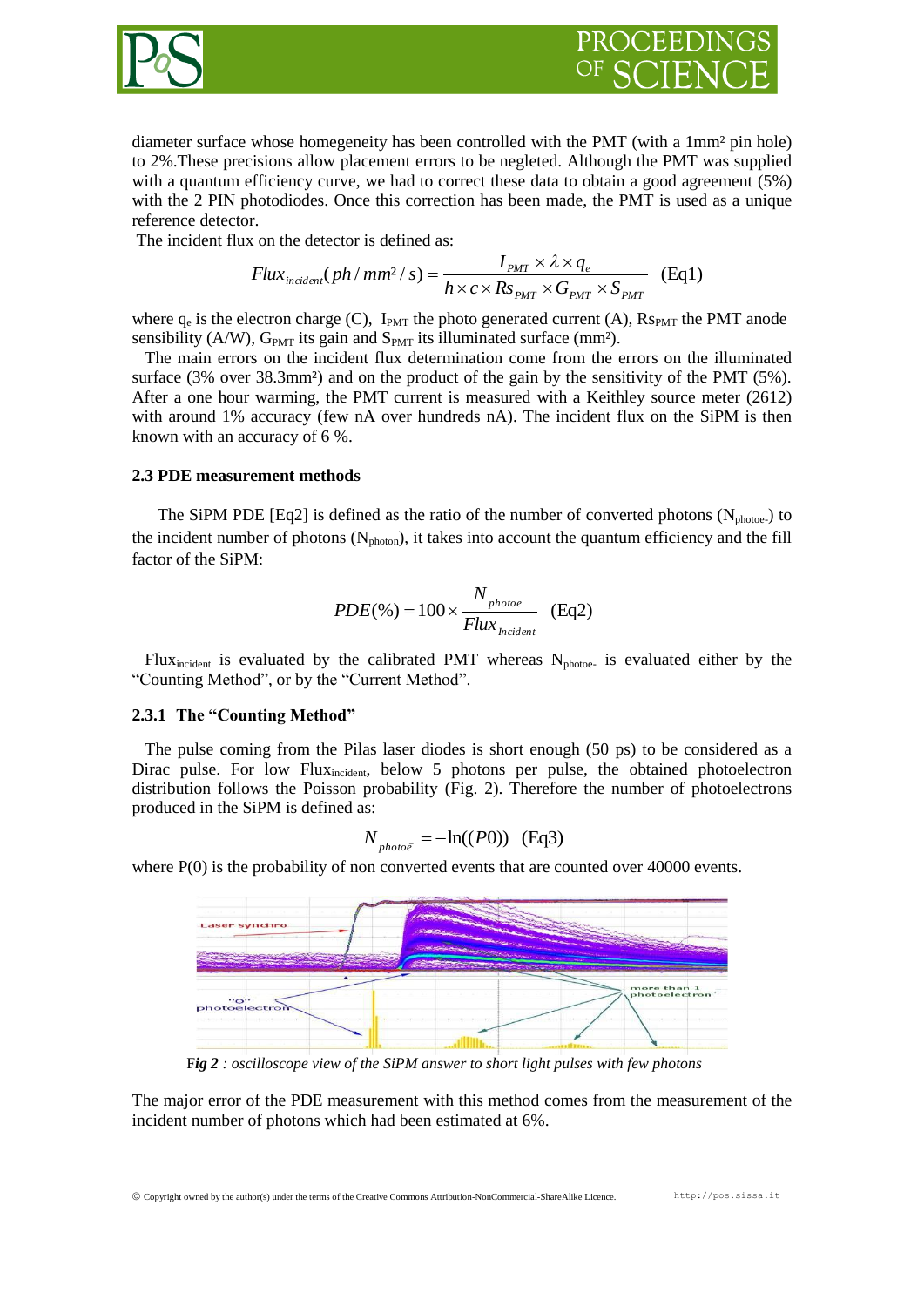#### **2.3.2 The "Current Method"**

 The number of photons coming from the monochromator that had been converted into photoelectrons by the SiPM  $(N_{photoe})$  is given by:

$$
N_{\rho h o t o \bar{e}} = 100 \times \frac{I_{\rho g}}{q_e \times G_{SiPM}} \quad (Eq4)
$$

where  $I_{pg}$  is the photogenerated current (A) and  $G_{SiPM}$  the SiPM gain measured in dark conditions. The  $G_{SiPM}$  value directly affects  $N_{photoe}$  and therefore the PDE.

 The determination of the gain of a SiPM has to take into account all the secondary effects (cross-talk, after-pulses) that affect it. To perform this measurement, we consider the SiPM signals in the dark (Fig 3): the oscilloscope is triggered on the rising edge of a primary avalanche signal. The signal is integrated (charge C) over a time window whose width represents around 5 times the recovery time of the device to take account of all its secondary effects. The pedestal charge (charge P), corresponding to the non-correlated signals, is determined by integrating the charge of these signals over a time window of the same length.



*Fig 3: SiPM dark signal and its correlated secondary effects integrated over the green window and the non correlated pedestal signals integrated over the maroon window*

The SiPM gain is then given by:

$$
G_{SiPM} = \frac{(C - P)}{q_e \times Z_{Oscillo}} \quad (Eq5)
$$

where  $Z_{\text{oscillo}}$  is the impedance of the oscilloscope (50  $\Omega$ ). The gain of the MPPCs measured as a function of the bias voltage is shown in Fig. 4.



*Fig 4: gain of the S10362-11-25, 50 and 100 measured in dark at 20°C as a function of the bias voltage*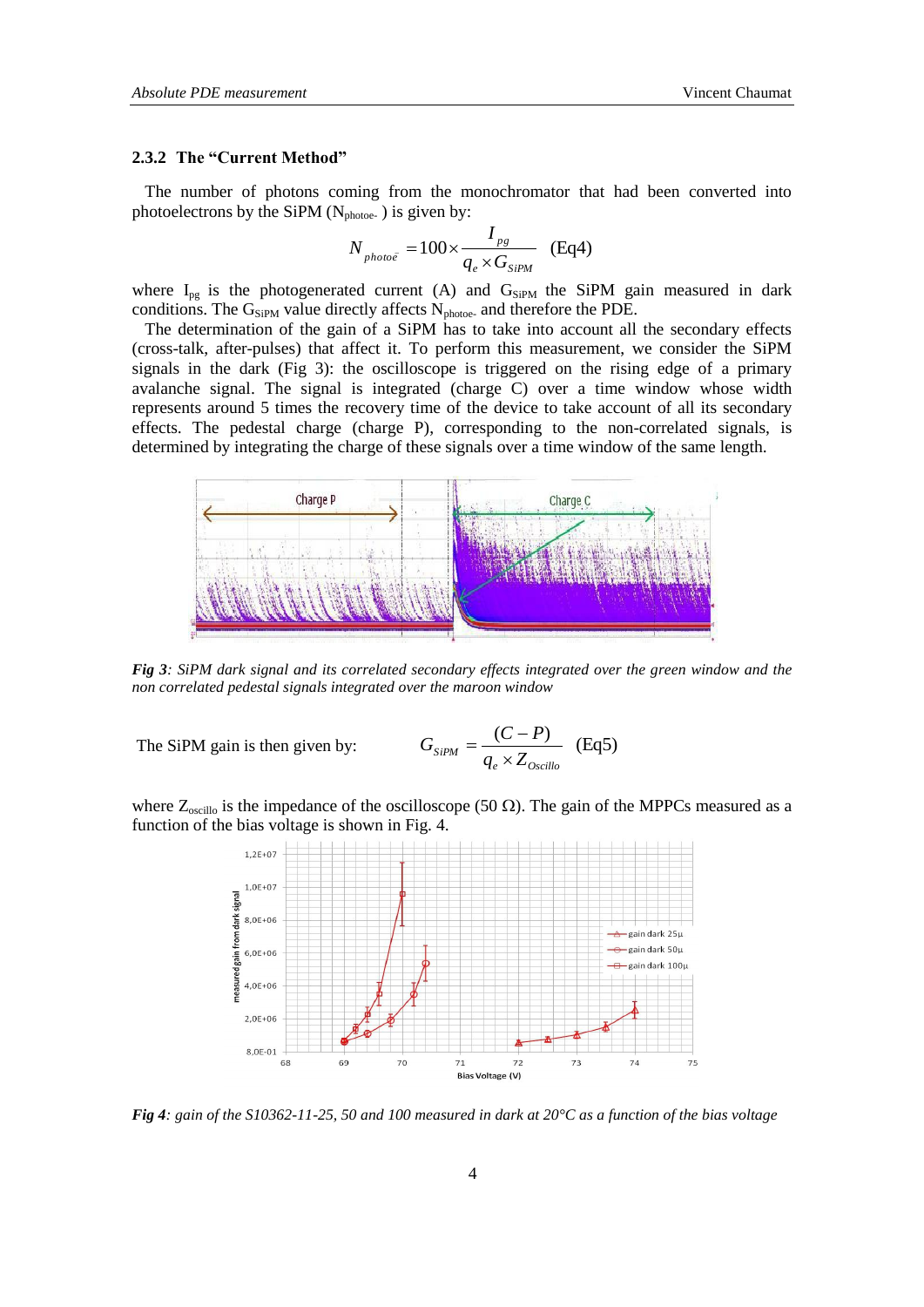# **3 MPPC PDE measurements results**

# **3.1 Comparison of the "Counting Method" and the "Current Method" results**

 Figure 5 shows the ratio of the "counting PDE" to the "current PDE" at 3 wavelengths (405, 467 and 635 nm) as a function of the bias voltage. We observe that the PDE measured by counting is larger than the one determined by current measurement for the MPPC with 25 and 50 µm of pixel size whereas this is the contrary for the 100 µm. For the 3 devices, the ratio increases with the bias voltage and reaches around 1.1 at high overvoltages. For a same MPPC, the ratio does not depend on the wavelength.

The difference between these two results can come from a bad determination either of the incident flux on the SiPM or of the number of converted photons. With the rigorous optical calibration of the test bench, the incident flux is known with 6 % accuracy. The most likely hypothesis is an incorrect SiPM gain measurement that distorted the number of converted photons determined with the current method. To check this hypothesis, we determine the PDE using the current method with the laser and the monochromator. With the ratio of two measurements, shown in Figure 6, the gain of the MPPC is no longer a variable of the equation. We observe that the PDE ratio is close to 1 and constant with the bias voltage. Therefore, we can conclude that the inaccurate measurement of the SiPM gain explains what we observed on Figure 5.



*Fig 5: counting PDE to current PDE ratio of the 3 MPPC S10362-11 as a function of the bias voltage and for 3 wavelength*

*Fig 6: ratio of the SiPM PDE measured when illuminated by the laser over the one when the light comes from the monochromator*

To determine the absolute PDE of a SiPM over the whole visible range of wavelengths with a high precision, the measurements with the current method have to be corrected. There are two ways to make this correction: either we normalize the "current PDE" curve with the "counting PDE" measurements at 3 wavelengths [3], or another method to determine the gain of the SiPM with the desire accuracy is developed. The latter method is explained afterwards.

#### **3.2 The SiPM gain measurement using the "Counting Method"**

 As the determination of the gain of a SiPM is difficult to do very accurately with the method explained in 2.3, we calculate it from the PDE results obtained with the counting method. The resultant gain is given by:

$$
Gain_{calculated} = \frac{(I_{light} - I_{dark})}{Flux_{incident} \times PDE_{count} \times q_e}
$$
 (Eq6)